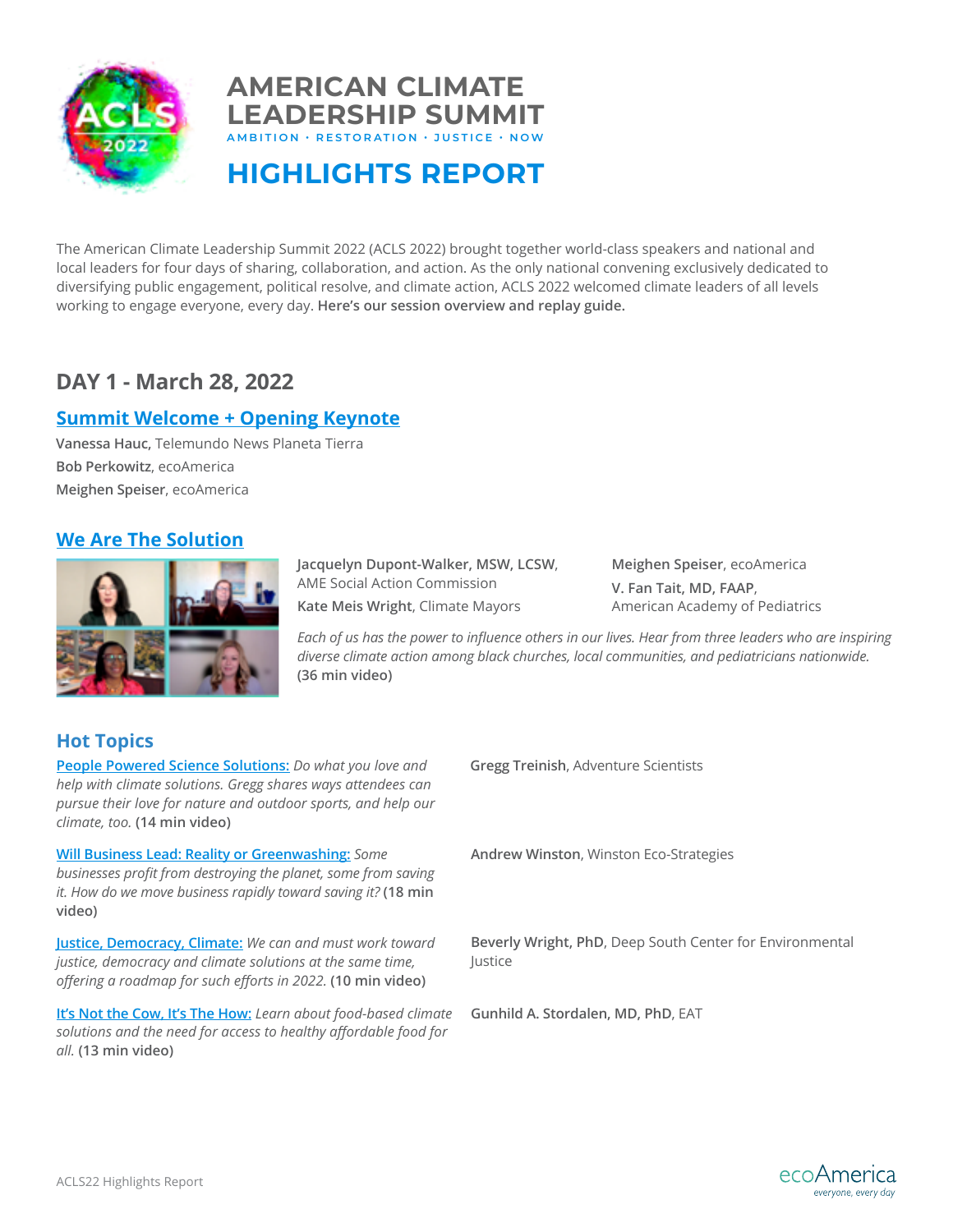## **[How to Prepare for Climate Change](https://youtu.be/9pae6EqKuvo)**

*Learn a few of the many ways to prepare for climate change from David Pogue in this interview with ecoAmerica's Bob Perkowitz.***(33 min video)**

# **[Community Action: Making It Happen](https://youtu.be/vbuOtQsSrfs)**

*Nature-based climate solutions can be good for our towns, health, and our climate. Find out what a small town on the Mississippi is doing to improve all three.* **(18 min video)**

#### **Bob Perkowitz**, ecoAmerica

**David Pogue**, CBS News Sunday Morning; "How to Prepare for Climate Change"

**Hon. Robert Easter**, City of East St. Louis, Illinois; MRCTI State of Illinois Chair

**Michael Sertle**, Ducks Unlimited

**Colin Wellenkamp**, Mississippi River Cities + Towns Initiative

# **[Public Lands: Local Solutions to a Global Climate Crisis](https://youtu.be/bAykHX4OUx0)**

*We must rapidly phase out fossil fuels to avert the worst climate impacts. Learn from organizers about ways communities have taken action on climate with nature, and how you can too.* **(10 min video)**

# **[Action is the Antidote](https://youtu.be/7bMctNFRbjs)**

*Hear compelling calls to action and guidance for supporting a broader diversity of Americans for just and equitable climate solutions.* **(34 min video)**

# **[The New Climate Conversation](https://youtu.be/udAtEnH39Ig)**

*It's time to advance a new climate narrative of solutions, benefits, hope, and action. Hear how sharing resources and power with people most affected by climate is required.* **(27 min video)**

**Daniella Gonzalez Calderon**, The Wilderness Society **Olivia Juarez**, Southern Utah Wilderness Alliance **Lauren Berutich**, Great Old Broads for Wilderness

**Daphne Frias**, Box The Ballot **Brionté McCorkle**, Georgia Conservation Voters **Jasmine Davenport**, Our Climate

**Chandra Farley**, ReSolve; The Good Energy Project **Amee Raval**, Asian Pacific Environmental Network **Rev. Carol Devine,** Blessed Tomorrow, ecoAmerica

## **[American Climate Leadership Awards + Closing Keynote](https://youtu.be/lVmo36RFyOs)**

*Announcing the American Climate Leadership Award 2022 winners.* **(17 min video)**

**Vanessa Hauc**, Telemundo News Planeta Tierra **Bill McKibben**, Thirdact.org **Bob Perkowitz**, ecoAmerica



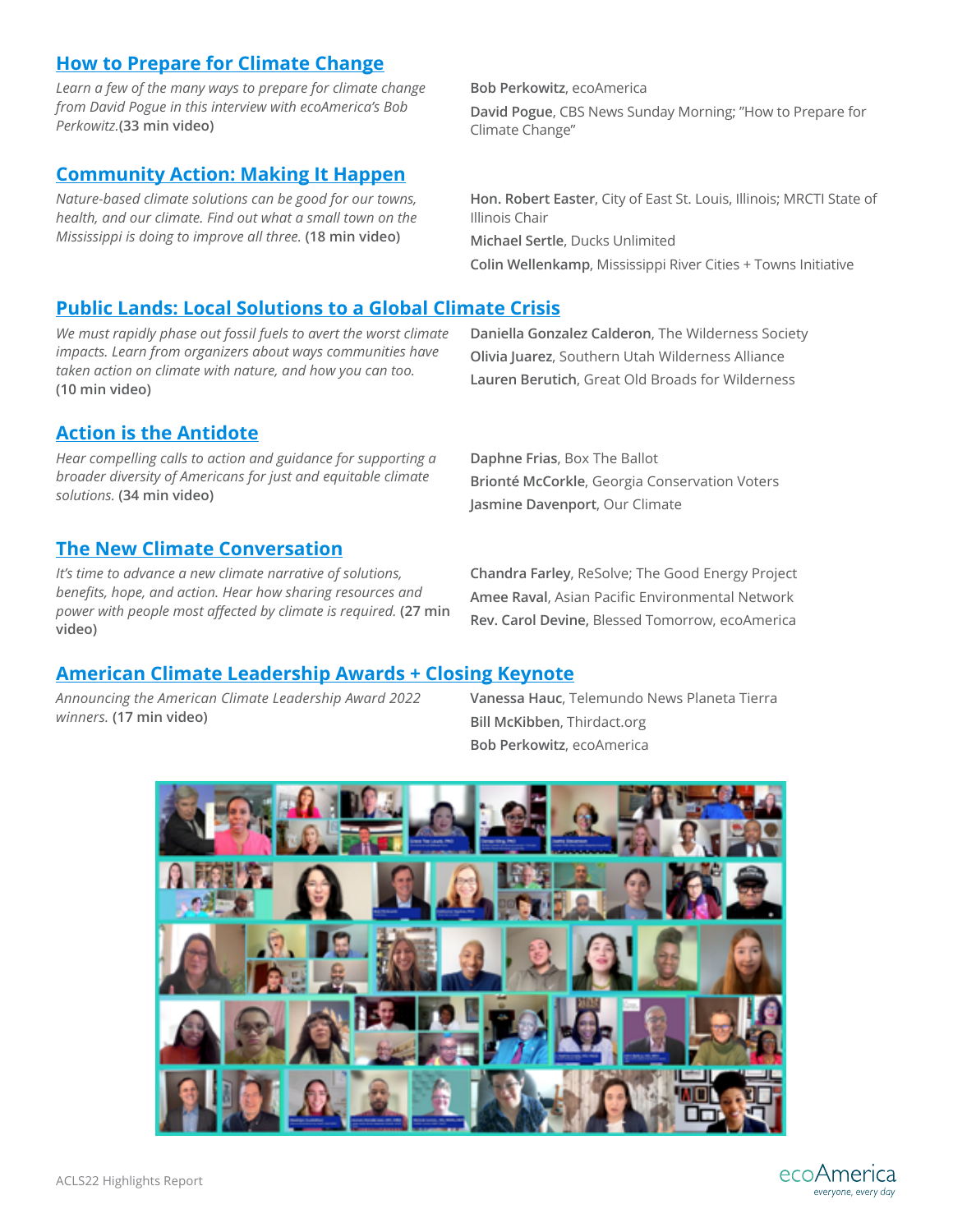# **DAY 2 - March 29, 2022**

## **[Summit Welcome + Opening Keynote](https://youtu.be/9usAua5VZ88)**

**Meighen Speiser**, ecoAmerica **Vanessa Hauc**, Telemundo News Planeta Tierra **Hon. Sheldon Whitehouse**, (D-RI), United States Senate

# **Hot Topics**

**Futures Not Freeways: [Portland Youth Fighting for](https://youtu.be/iCU_FJDgSoM) Adah Crandall**, Sunrise PDX **[Transportation + Climate Justice:](https://youtu.be/iCU_FJDgSoM)** *15-year old Adah discusses her efforts to convince the Oregon Department of Transportation to prioritize a rapid decarbonization of the region's transportation systems.* **(8 min video)**

**[Farming in Emerging Economies:](https://youtu.be/NDG5F946lGw) Ag-Weather Intelligence [for a Changing Climate:](https://youtu.be/NDG5F946lGw)** *Hear from an agricultural climatologist on how sustainable farming technology is providing improved food security and nutrition.* **(10 min video)**

**[Conservatives, Conservation, Climate:](https://youtu.be/w1SrGju6Ixw)** *Engaging conservatives in climate is possible through conservation. Erin Heskett shares some tangible successes from Land Trust Alliance's work.* **(13 min video)**

**John Corbett, PhD,** TomorrowNow.org

**Erin Heskett**, Land Trust Alliance

## **[Be a Climate Superhero](https://youtu.be/KQqA7QMJ5lw)**



**Benjamin Franta, JD, PhD**, Stanford University **LaTisha Harris**, Mothers Out Front **Kat Lockwood**, NARAL Pro-Choice America

*America needs all of us to help bring others around us to solutions. Hear from leaders who prove that one person can be the change we want to see in the world.* **(40 min video)**

## **[Local Action, National Purpose Spotlight;](https://youtu.be/2r7ZggArPkM) Personal: Family + Friends**

*There is so much we can do to be part of the solution on climate change, including inviting our friends and family to engage. Hear about how you can make climate solutions a kitchen table issue.* **(6 min video)**

**Georges C. Benjamin, MD**, American Public Health Association **Leyla McCurdy, MPhil**, Climate for Health Leadership Circle Executive Committee

# **[Local Action, National Purpose Spotlight;](https://youtu.be/-sNa37of-6U) Organization: Workplace + Beyond**

*Clergy and congregations are called to restore Creation through climate action. Hear what you can do to lead on climate in your place of worship.* **(12 min video)**

**Rev. Dr. Jim Antal**, United Church of Christ **Rev. Carol Devine**, Blessed Tomorrow, ecoAmerica

## **[Local Action, National Purpose Spotlight;](https://youtu.be/Ncq0sKUW7mU) Community**

*Think climate change is a taboo topic in your local community? Find out how conservative-leaning Southwest Florida is connecting climate action with local priorities.* **(18 min video)**

**Deneine Powell**, Path to Positive Communities, ecoAmerica **Ana Puszkin-Chevlin, PhD**, Growing Climate Solutions: Path to Positive SWFL